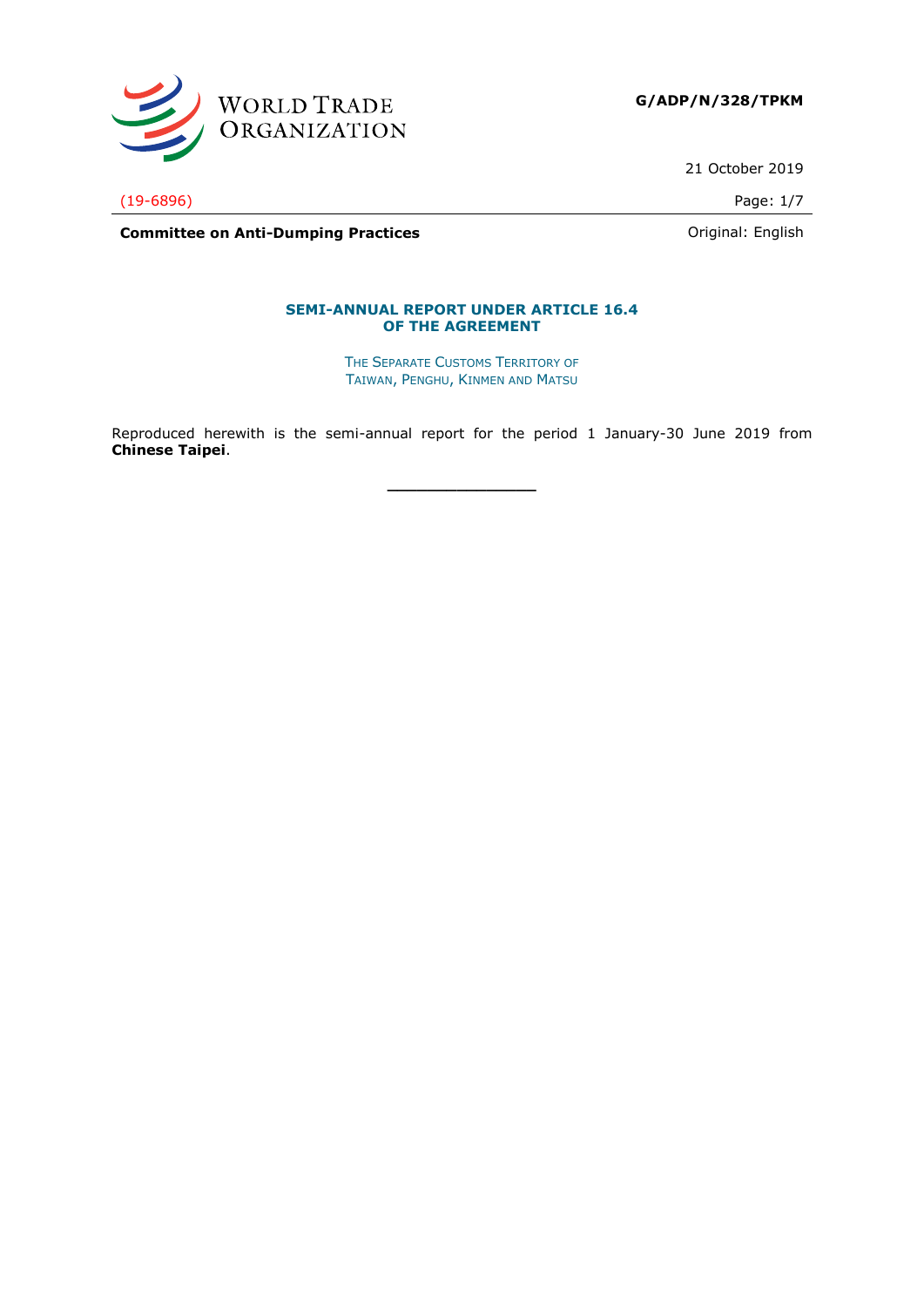## **SEMI-ANNUAL REPORT OF ANTI-DUMPING ACTIONS<sup>2</sup>**

FOR THE PERIOD 1 JANUARY-30 JUNE 2019

## **Original Investigations**

| <b>Country or</b> | Product                | <b>Initiation</b>  | Provisional           | <b>Final measures</b> |                | <b>No final</b>          | Other          | <b>Trade data</b>             |               | <b>Basis for</b> |
|-------------------|------------------------|--------------------|-----------------------|-----------------------|----------------|--------------------------|----------------|-------------------------------|---------------|------------------|
| customs           |                        |                    | measures and          | Definitive duty       | <b>Price</b>   | measures/                |                | (from published report(s))    |               | normal value     |
| territory         |                        |                    | preliminary           |                       | undertaking    | termination              |                |                               |               | determination    |
|                   |                        |                    | determinations        |                       |                |                          |                |                               |               |                  |
|                   | Description;           | Date; period of    | Date of duties;       | Date of duties;       | Date of        | Date,                    | Date,          | Import volume                 | Import        | Codes for all    |
|                   | HS 6-digit category    | investigation      | range of              | range of individual   | application;   | reason                   | explanation    | or value                      | volume as %   | bases used in    |
|                   | covering investigated  | (D-dumping;        | individual            | dumping margins;      | range of       |                          |                | (units/                       | of apparent   | proceeding;      |
|                   | $product^3$ ;          | I-injury)          | dumping               | "other" rates;        | individual     |                          |                | currency);                    | domestic      |                  |
|                   | ID number;             |                    | margins; "other"      | [range of applied     | dumping        |                          |                | product                       | consumption   |                  |
|                   | (*) if investigation   |                    | rates; [range of      | rates if different,   | margins or     |                          |                | coverage,                     | or as % of    |                  |
|                   | of $>1$ country        |                    | applied rates if      | reason]               | minimum prices |                          |                | period, if                    | total imports |                  |
|                   |                        |                    | different,<br>reason] |                       |                |                          |                | different from<br>cols. $2/3$ |               |                  |
| 1                 | ,                      | 3                  |                       | 5.                    | 6              | $\overline{\phantom{a}}$ | 8              | 9                             | 10            | 11               |
| China             | Certain carbon cold-   | 16.04.2018;        | No provisional        |                       |                |                          | $\blacksquare$ | $\blacksquare$                |               | TMP-India        |
|                   | rolled steel products; | D: 01.2017-12.2017 | measures;             |                       |                |                          |                |                               |               |                  |
|                   | 7209.15, 7209.16,      | $I: 01.01.2015-$   | P: 17.05.2019         |                       |                |                          |                |                               |               |                  |
|                   | 7209.17, 7209.18,      | 31.12.2017         |                       |                       |                |                          |                |                               |               |                  |
|                   | 7209.25, 7209.26,      |                    |                       |                       |                |                          |                |                               |               |                  |
|                   | 7209.27, 7209.28,      |                    |                       |                       |                |                          |                |                               |               |                  |
|                   | 7209.90, 7210.70,      |                    |                       |                       |                |                          |                |                               |               |                  |
|                   | 7210.90, 7211.23,      |                    |                       |                       |                |                          |                |                               |               |                  |
|                   | 7211.29, 7211.90,      |                    |                       |                       |                |                          |                |                               |               |                  |
|                   | 7212.40, 7212.50,      |                    |                       |                       |                |                          |                |                               |               |                  |
|                   | 7212.60, 7225.19,      |                    |                       |                       |                |                          |                |                               |               |                  |
|                   | 7225.50, 7225.99,      |                    |                       |                       |                |                          |                |                               |               |                  |
|                   | 7226.19, 7226.92,      |                    |                       |                       |                |                          |                |                               |               |                  |
|                   | 7226.99;               |                    |                       |                       |                |                          |                |                               |               |                  |
|                   | 18-0001-CHN            |                    |                       |                       |                |                          |                |                               |               |                  |

<sup>1</sup> Website address where published reports on investigations are available: [https://eweb.customs.gov.tw/cp.aspx?n=0C371CDB1DCA3BF8&s=FDF63428463757B9.](https://eweb.customs.gov.tw/cp.aspx?n=0C371CDB1DCA3BF8&s=FDF63428463757B9)

 $<sup>2</sup>$  All terms and column headings used in this format have the meanings assigned to them in the instructions.</sup>

 $3$  For reference purposes only.

ł

-<br>- 2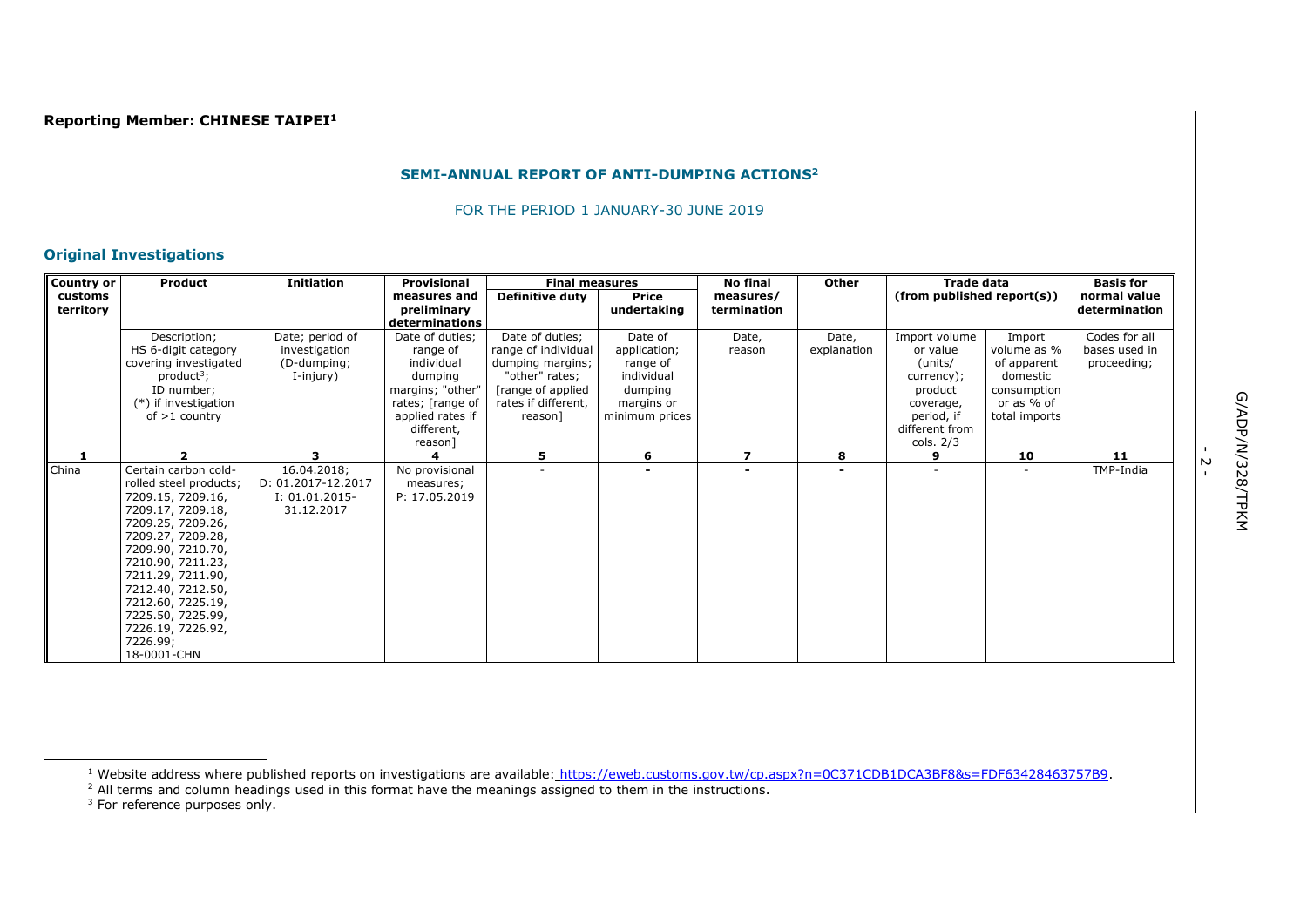| -1                | $\overline{2}$                                                                                                                                                                             | 3                                                                 | $\overline{\mathbf{4}}$                      | 5                        | 6      | $\overline{ }$           | 8              | 9                 | 10     | 11        |          |                  |
|-------------------|--------------------------------------------------------------------------------------------------------------------------------------------------------------------------------------------|-------------------------------------------------------------------|----------------------------------------------|--------------------------|--------|--------------------------|----------------|-------------------|--------|-----------|----------|------------------|
| China<br>(Cont'd) | Certain flat-rolled<br>products of stainless<br>steel, hot-rolled;<br>7219.11, 7219.12,<br>7219.13, 7219.14,<br>7219.21, 7219.22,<br>7219.23, 7219.24,<br>7220.11, 7220.12;<br>18-0002-CHN | 16.04.2018;<br>D: 01.2017-12.2017<br>I: 01.01.2015-<br>31.12.2017 | No provisional<br>measures;<br>P: 17.05.2019 | $\overline{\phantom{0}}$ | $\sim$ | $\overline{\phantom{a}}$ | $\blacksquare$ | 561,531<br>tonnes | $\sim$ | TMP-Korea |          |                  |
|                   |                                                                                                                                                                                            |                                                                   |                                              |                          |        |                          |                |                   |        |           |          |                  |
|                   |                                                                                                                                                                                            |                                                                   |                                              |                          |        |                          |                |                   |        |           | $\omega$ | G/ADP/N/328/TPKM |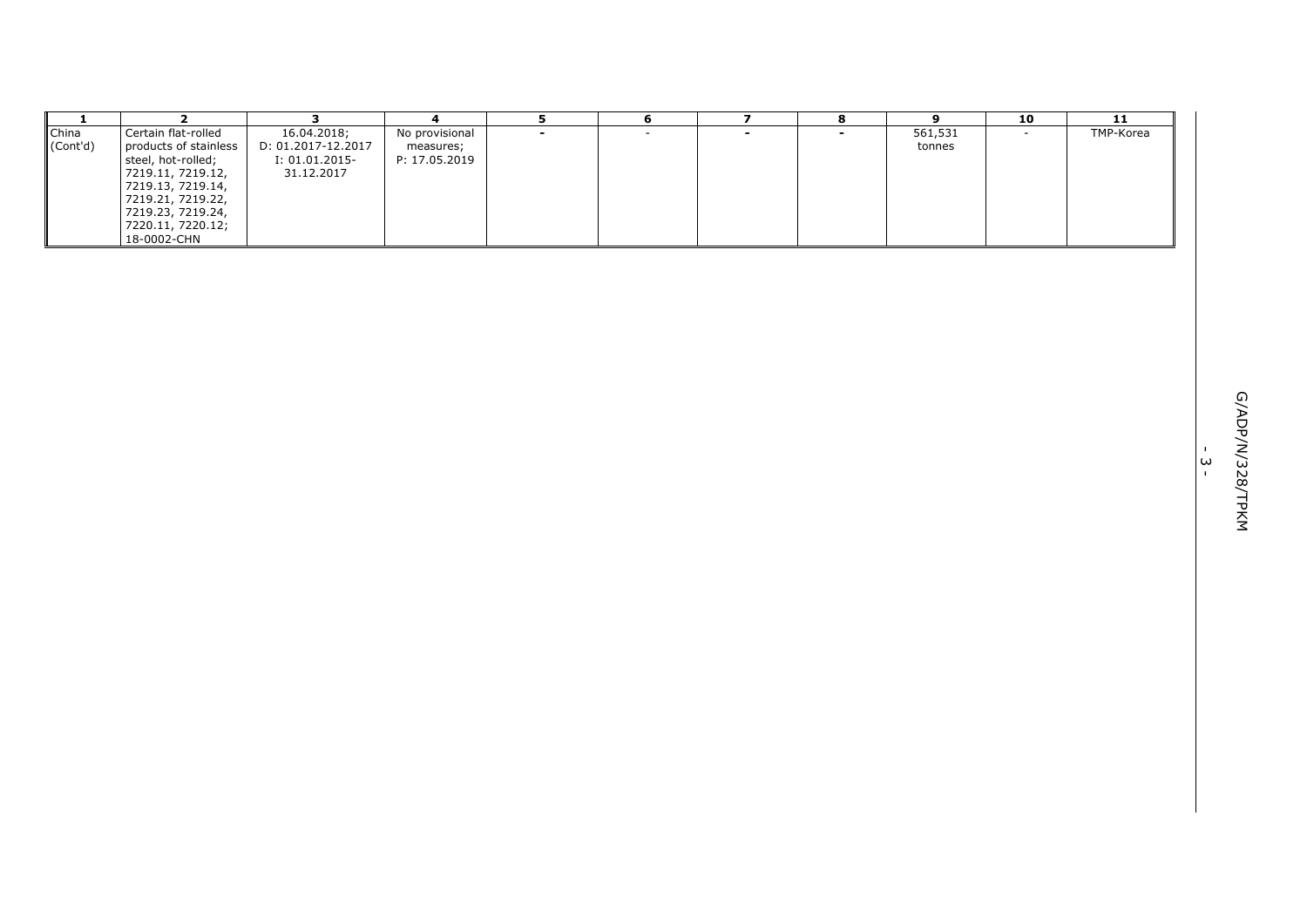# **Reviews/Other subsequent proceedings**

ł

| Country                    | Product                                                                                                                                                              | <b>Initiation</b>                                                                   | Preliminary                                                                                                                         |                                                                                                                                      | <b>Final results</b>                                                                                          | <b>Revocation</b>                                                                                           | Other (e.g.,                                   | <b>Trade Data (if available from</b>                                                                               |                                                                                                | <b>Basis for normal</b>                   |
|----------------------------|----------------------------------------------------------------------------------------------------------------------------------------------------------------------|-------------------------------------------------------------------------------------|-------------------------------------------------------------------------------------------------------------------------------------|--------------------------------------------------------------------------------------------------------------------------------------|---------------------------------------------------------------------------------------------------------------|-------------------------------------------------------------------------------------------------------------|------------------------------------------------|--------------------------------------------------------------------------------------------------------------------|------------------------------------------------------------------------------------------------|-------------------------------------------|
| or<br>customs<br>territory |                                                                                                                                                                      |                                                                                     | results/<br>determination                                                                                                           | <b>Definitive duty</b>                                                                                                               | <b>Price</b><br>undertaking                                                                                   | of Measures                                                                                                 | procedures<br>not affecting<br>the duty level) | published report(s) on<br>proceeding)                                                                              |                                                                                                | value<br>determination                    |
|                            | Description;<br>HS 6-digit category<br>covering investigated<br>product; ID number;<br>(*) if investigation<br>of $>1$ country                                       | Date, Type of<br>Review or<br>Procedure<br>(code), Period<br>Covered                | Effective date;<br>range of individual<br>dumping margins;<br>"other" rates;<br>[range of applied<br>rates if different,<br>reason] | Effective date,<br>range of individual<br>dumping margins;<br>"other" rates;<br>[range of applied]<br>rates if different,<br>reason] | Effective date;<br>range of individual<br>dumping margins<br>or minimum<br>prices; or other<br>outcome (code) | Date,<br>reason                                                                                             | Date,<br>explanation                           | Import volume<br>or value<br>(units/currency;<br>product<br>coverage,<br>period, if<br>different from<br>cols. 2/3 | Import<br>volume as %<br>of apparent<br>domestic<br>consumption<br>or as % of<br>total imports | Codes for all bases<br>used in proceeding |
| 1                          |                                                                                                                                                                      | 3                                                                                   | 4                                                                                                                                   | 5.                                                                                                                                   | 6                                                                                                             | $\overline{ }$                                                                                              | 8                                              | 9                                                                                                                  | 10                                                                                             | 11                                        |
| <b>Brazil</b>              | Carbon steel plate (*);<br>7208.51, 7208.52,<br>7208.90, 7211.14,<br>7225.40, 7226.91;<br>16-0002-BRA                                                                | 31.03.2018;<br>IR (scope<br>exclusion);<br>I: N/A                                   |                                                                                                                                     | P: 24.04.2019;<br>C: 24.04.2019                                                                                                      |                                                                                                               |                                                                                                             |                                                |                                                                                                                    |                                                                                                |                                           |
| China                      | Certain footwear;<br>6402.20, 6402.91,<br>6402.99, 6403.20,<br>6403.51, 6403.59,<br>6403.91, 6403.99;<br>07-0001                                                     | 11.12.2017;<br>SNR;<br>D: 01.10.2016-<br>30.09.2017<br>I: 01.01.2012-<br>31.03.2018 |                                                                                                                                     | P: 17.01.2019;<br>C: 17.01.2019:<br>4.56%-10.07%;<br>All others 43.46%                                                               | P: 17.06.2019;<br>C: 17.06.2019                                                                               |                                                                                                             |                                                |                                                                                                                    |                                                                                                | TMP-Germany                               |
|                            | Carbon steel plate (*);<br>7208.51, 7208.52,<br>7208.90, 7211.14,<br>7225.40, 7226.91;<br>16-0002-CHN                                                                | 31.03.2018;<br>IR (scope<br>exclusion);<br>I: N/A                                   |                                                                                                                                     | P: 24.04.2019;<br>C: 24.04.2019                                                                                                      |                                                                                                               |                                                                                                             |                                                |                                                                                                                    |                                                                                                |                                           |
|                            | Flat-rolled products of<br>stainless steel,<br>cold-rolled, whether in<br>coils or sheets $(*)$<br>7219.32, 7219.33,<br>7219.34, 7219.35,<br>7220.20;<br>13-0001-CHN | 08.08.2018;<br>SNR;<br>D: 01.07.2017-<br>30.06.2018<br>I: 01.01.2013-<br>31.12.2018 |                                                                                                                                     | ÷                                                                                                                                    | ÷.                                                                                                            |                                                                                                             |                                                |                                                                                                                    |                                                                                                |                                           |
|                            | <b>Toweling Products</b><br>6302.60, 6302.91<br>06-0001                                                                                                              |                                                                                     |                                                                                                                                     |                                                                                                                                      |                                                                                                               | 21.12.2017;<br>(20.12.2017<br>Gazette,<br>1061027368)<br>Revocation of<br>price<br>undertaking <sup>4</sup> | $\sim$                                         |                                                                                                                    |                                                                                                |                                           |

- 4 -

<sup>4</sup> Please note that the revocation of the price undertaking was incorrectly not reported in G/ADP/N/308/TPKM.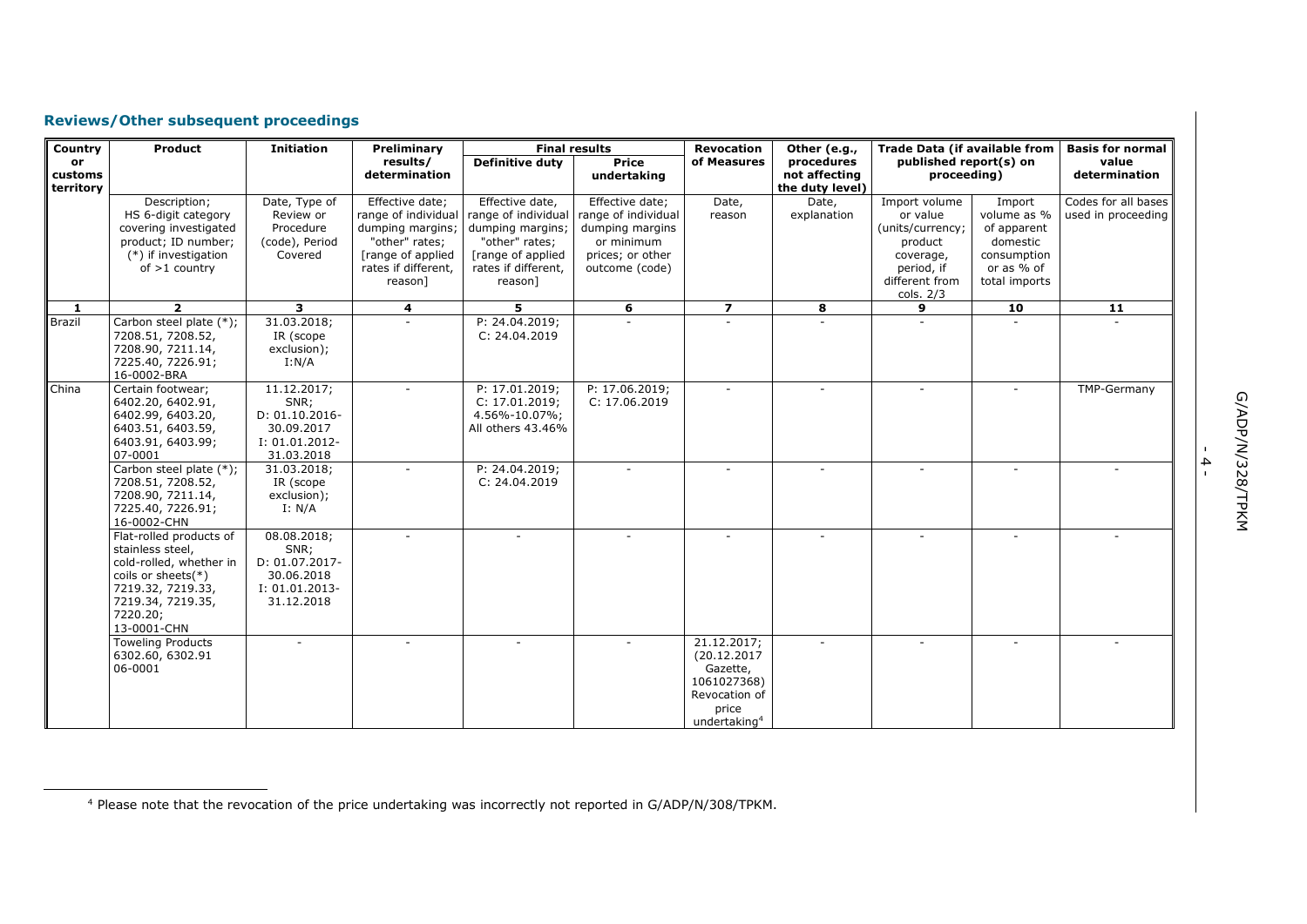| $\mathbf{1}$      | $\overline{2}$                                                                                                                                                       | 3                                                                                     | 4      | 5                               | 6      | $\overline{ }$                                                                                              | 8                        | 9 | 10 | 11 |
|-------------------|----------------------------------------------------------------------------------------------------------------------------------------------------------------------|---------------------------------------------------------------------------------------|--------|---------------------------------|--------|-------------------------------------------------------------------------------------------------------------|--------------------------|---|----|----|
| China<br>(Cont'd) | Flat-rolled products of<br>stainless steel,<br>cold-rolled, whether in<br>coils or sheets (*)<br>7219.32, 7219.33<br>7219.34, 7219.35<br>7220.20<br>13-0001-CHN      |                                                                                       | $\sim$ |                                 |        | 15.08.2018;<br>(08.08.2018<br>Gazette,<br>1071017801)<br>Revocation of<br>price<br>undertaking <sup>5</sup> |                          |   |    |    |
| India             | Carbon steel plate (*);<br>7208.51, 7208.52,<br>7208.90, 7211.14,<br>7225.40, 7226.91;<br>16-0002-IND                                                                | 31.03.2018;<br>IR (scope<br>exclusion);<br>I: N/A                                     |        | P: 24.04.2019;<br>C: 24.04.2019 |        |                                                                                                             | $\sim$                   |   |    |    |
| Indonesia         | Carbon steel plate (*);<br>7208.51, 7208.52,<br>7208.90, 7211.14,<br>7225.40, 7226.91;<br>16-0002-IDN                                                                | 31.03.2018;<br>IR (scope<br>exclusion);<br>I: N/A                                     |        | P: 24.04.2019;<br>C: 24.04.2019 |        | $\overline{\phantom{a}}$                                                                                    |                          |   |    |    |
| Korea,<br>Rep. of | Carbon steel plate (*);<br>7208.51, 7208.52,<br>7208.90, 7211.14,<br>7225.40, 7226.91;<br>16-0002-KOR                                                                | 31.03.2018;<br>IR (scope<br>exclusion);<br>I: N/A                                     |        | P: 24.04.2019;<br>C: 24.04.2019 |        |                                                                                                             | $\overline{\phantom{a}}$ |   |    |    |
|                   | Flat-rolled products of<br>stainless steel,<br>cold-rolled, whether in<br>coils or sheets $(*)$<br>7219.32, 7219.33,<br>7219.34, 7219.35,<br>7220.20;<br>13-0001-KOR | 08.08.2018;<br>SNR;<br>D: 01.07.2017-<br>30.06.2018<br>$I: 01.01.2013-$<br>31.12.2018 |        |                                 |        |                                                                                                             |                          |   |    |    |
| Ukraine           | Carbon steel plate (*);<br>7208.51, 7208.52,<br>7208.90, 7211.14,<br>7225.40, 7226.91;<br>16-0002-UKR                                                                | 31.03.2018;<br>IR (scope<br>exclusion);<br>I: N/A                                     |        | P: 24.04.2019;<br>C: 24.04.2019 | $\sim$ | $\overline{\phantom{a}}$                                                                                    | $\sim$                   |   |    |    |

 $CF$  – Information not provided for reasons of confidentiality  $CV$  – Constructed value  $n/a$  – not available  $P$  – Publication date

n/a – not available<br>LDR – Lesser duty<br>SNR – Sunset review

IR – Interim review

ł

TMP – Third country price

C – Date of commencement of duty collection

EXP – Measure expired without review

HMP – Home market price

NME – Non-Market Economy

<sup>5</sup> Please note that the revocation of the price undertaking was incorrectly not reported in G/ADP/N/322/TPKM.

י<br>ה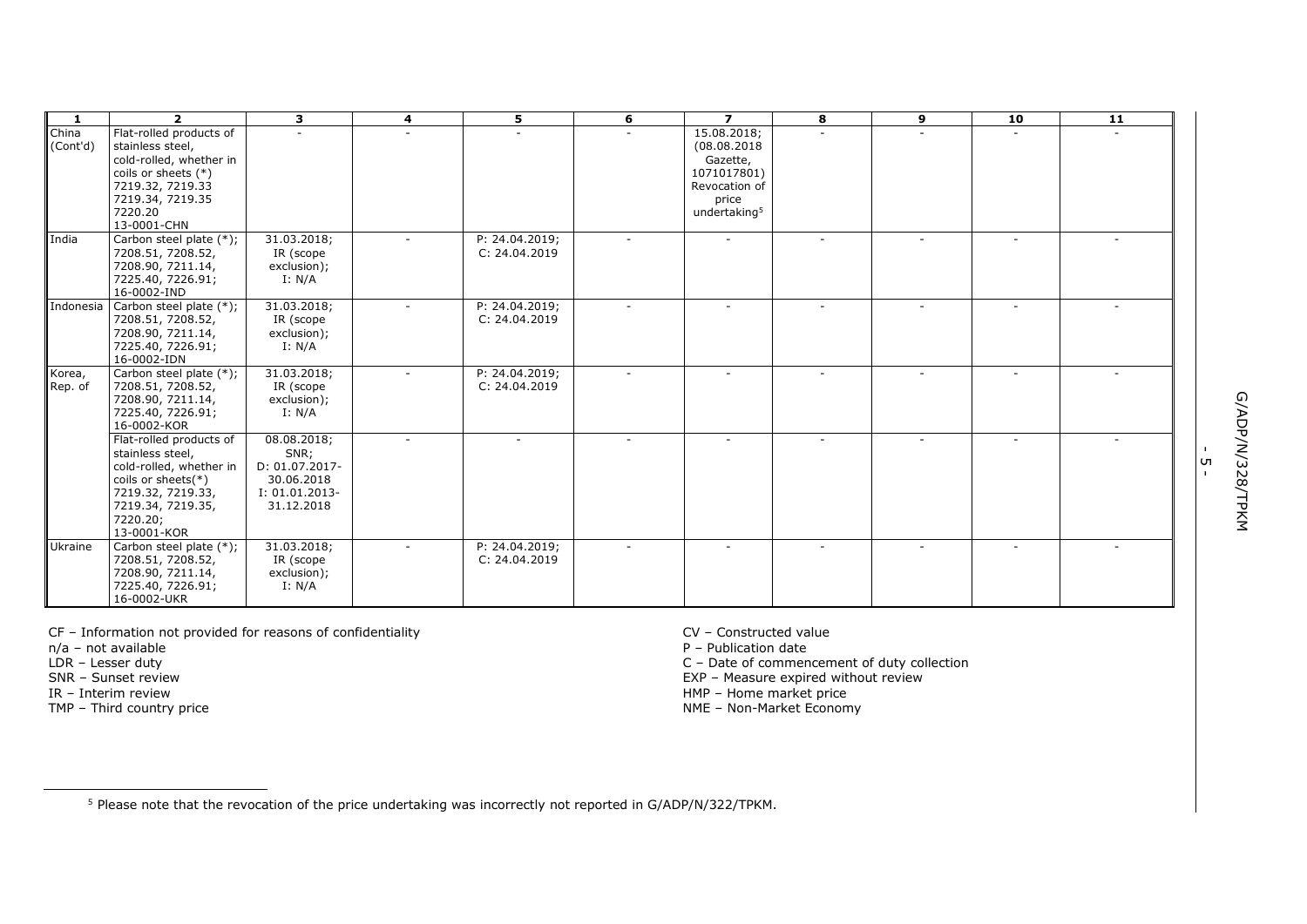## G/ADP/N/328/TPKM

- 6 -

## **ANNEXES**

### DEFINITIVE ANTI-DUMPING MEASURES IN FORCE AS OF 30 JUNE 2019

| Country/<br><b>Customs</b><br><b>Territory</b> | <b>Product, investigation ID</b><br>number                                                                       | Measure(s)    | Date of original<br>imposition; publication<br>reference        | Date(s) of<br>extension;<br>publication                                                                          |
|------------------------------------------------|------------------------------------------------------------------------------------------------------------------|---------------|-----------------------------------------------------------------|------------------------------------------------------------------------------------------------------------------|
|                                                |                                                                                                                  |               |                                                                 | reference(s)                                                                                                     |
| Brazil                                         | Carbon steel plate (*);<br>16-0002-BRA                                                                           | Duties        | 22.08.2016;<br>(20.02.2017<br>Gazette, 1061003661) <sup>1</sup> |                                                                                                                  |
| China                                          | <b>Towelling Products</b><br>06-0001                                                                             | Duties        | 01.06.2006;<br>(19.09.2006<br>Gazette, 09505505101)             | 20.12.2011;<br>(19.12.2011)<br>Gazette,<br>10005922250)<br>21.12.2017;<br>(20.12.2017<br>Gazette,<br>1061027368) |
|                                                | Certain Footwear<br>07-0001                                                                                      | Duties        | 16.03.2007;<br>(12.07.2007<br>Gazette, 09605503710)             | 13.12.2012;<br>(13.12.2012)<br>Gazette,<br>10105538220)<br>17.01.2019;<br>(17.01.2019<br>Gazette,<br>1081001242) |
|                                                |                                                                                                                  | Undertaking   | 16.03.2007;<br>(12.07.2007<br>Gazette, 09605503710)             | 22.04.2013;<br>(17.04.2013<br>Gazette,<br>1021008347)<br>17.06.2019;<br>(17.06.2019<br>Gazette,<br>1081012646)   |
|                                                | Benzoyl peroxide (BPO)<br>09-0001                                                                                | Duties        | 20.05.2010;<br>(01.10.2010<br>Gazette, 09905908550)             | 14.3.2016;<br>(14.3.2016<br>Gazette,<br>1051005381)                                                              |
|                                                | Portland Cement Type I, II<br>and its Clinker;<br>10-0002                                                        | Duties        | 30.05.2011<br>(19.10.2011<br>Gazette, 10005909280)              | 20.02.2017;<br>(20.02.2017<br>Gazette,<br>1061003663)                                                            |
|                                                | Flat-rolled products of<br>stainless steel, cold-rolled,<br>whether in coils or<br>sheets $(*)$ ;<br>13-0001-CHN | <b>Duties</b> | 15.08.2013;<br>(05.03.2014)<br>Gazette, 1031004626)             |                                                                                                                  |
|                                                | Certain flat-rolled steel<br>products, plated or coated<br>with zinc or zinc-alloys $(*)$ ;<br>16-0001-CHN       | Duties        | 22.08.2016;<br>(20.02.2017<br>Gazette, 1061003664)              |                                                                                                                  |
|                                                | Carbon steel plate (*);<br>16-0002-CHN                                                                           | Duties        | 22.08.2016;<br>(20.02.2017<br>Gazette, 1061003661) <sup>2</sup> |                                                                                                                  |
|                                                |                                                                                                                  | Undertaking   | $01.03.2017^3;$<br>(20.02.2017<br>Gazette, 1061003661)          |                                                                                                                  |

 $1$  As amended on 24.04.2019, Gazette, 1081008288.

-

<sup>2</sup> As amended on 24.04.2019, Gazette, 1081008288.

 $3$  Please note that the date of 22.08.2016 was erroneously reported in previous reports. Please consider the 01.03.2017 as the correct one.